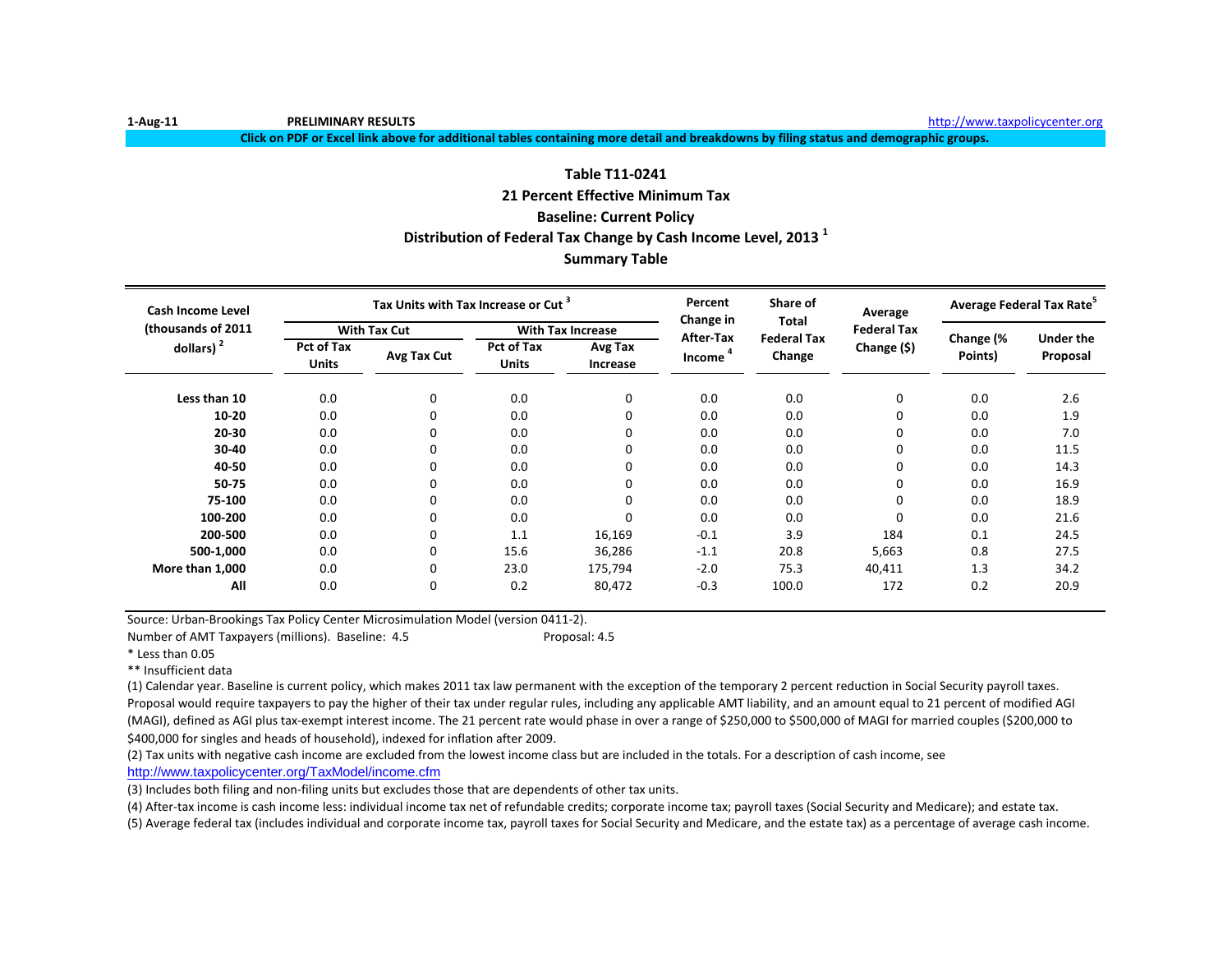### **Distribution of Federal Tax Change by Cash Income Level, 2013 <sup>1</sup> Detail Table Table T11-0241 21 Percent Effective Minimum Tax Baseline: Current Policy**

| <b>Cash Income Level</b><br>(thousands of 2011 | Percent of Tax Units <sup>3</sup> |                             | <b>Percent Change</b><br>in After-Tax | <b>Share of Total</b><br><b>Federal Tax</b> | <b>Average Federal Tax Change</b> |         | <b>Share of Federal Taxes</b> |                              | Average Federal Tax Rate <sup>5</sup> |                              |
|------------------------------------------------|-----------------------------------|-----------------------------|---------------------------------------|---------------------------------------------|-----------------------------------|---------|-------------------------------|------------------------------|---------------------------------------|------------------------------|
| dollars) <sup>2</sup>                          | <b>With Tax Cut</b>               | <b>With Tax</b><br>Increase | Income <sup>4</sup>                   | Change                                      | <b>Dollars</b>                    | Percent | Change (%<br>Points)          | <b>Under the</b><br>Proposal | Change (%<br>Points)                  | <b>Under the</b><br>Proposal |
| Less than 10                                   | 0.0                               | 0.0                         | 0.0                                   | 0.0                                         | 0                                 | 0.0     | 0.0                           | 0.1                          | 0.0                                   | 2.6                          |
| 10-20                                          | 0.0                               | 0.0                         | 0.0                                   | 0.0                                         | 0                                 | 0.0     | 0.0                           | 0.3                          | 0.0                                   | 1.9                          |
| 20-30                                          | 0.0                               | 0.0                         | 0.0                                   | 0.0                                         | 0                                 | 0.0     | 0.0                           | 1.5                          | 0.0                                   | 7.0                          |
| 30-40                                          | 0.0                               | 0.0                         | 0.0                                   | 0.0                                         | 0                                 | 0.0     | 0.0                           | 2.8                          | 0.0                                   | 11.5                         |
| 40-50                                          | 0.0                               | 0.0                         | 0.0                                   | 0.0                                         | 0                                 | 0.0     | 0.0                           | 3.5                          | 0.0                                   | 14.3                         |
| 50-75                                          | 0.0                               | 0.0                         | 0.0                                   | 0.0                                         | 0                                 | 0.0     | $-0.1$                        | 9.6                          | 0.0                                   | 16.9                         |
| 75-100                                         | 0.0                               | 0.0                         | 0.0                                   | 0.0                                         | 0                                 | 0.0     | $-0.1$                        | 9.8                          | 0.0                                   | 18.9                         |
| 100-200                                        | 0.0                               | 0.0                         | 0.0                                   | 0.0                                         | 0                                 | 0.0     | $-0.3$                        | 25.0                         | 0.0                                   | 21.6                         |
| 200-500                                        | 0.0                               | 1.1                         | $-0.1$                                | 3.9                                         | 184                               | 0.3     | $-0.2$                        | 17.3                         | 0.1                                   | 24.5                         |
| 500-1,000                                      | 0.0                               | 15.6                        | $-1.1$                                | 20.8                                        | 5,663                             | 3.1     | 0.2                           | 8.0                          | 0.8                                   | 27.5                         |
| More than 1.000                                | 0.0                               | 23.0                        | $-2.0$                                | 75.3                                        | 40.411                            | 4.1     | 0.6                           | 22.0                         | 1.3                                   | 34.2                         |
| All                                            | 0.0                               | 0.2                         | $-0.3$                                | 100.0                                       | 172                               | 1.2     | 0.0                           | 100.0                        | 0.2                                   | 20.9                         |

#### **Baseline Distribution of Income and Federal Taxes by Cash Income Level, 2013 <sup>1</sup>**

| Cash Income Level<br>(thousands of 2011 | Tax Units <sup>3</sup>       |                     | <b>Pre-Tax Income</b> |                     | <b>Federal Tax Burden</b> |                     | After-Tax Income <sup>4</sup> |                            | Average<br><b>Federal Tax</b> |
|-----------------------------------------|------------------------------|---------------------|-----------------------|---------------------|---------------------------|---------------------|-------------------------------|----------------------------|-------------------------------|
| dollars)                                | <b>Number</b><br>(thousands) | Percent of<br>Total | Average (dollars)     | Percent of<br>Total | Average (dollars)         | Percent of<br>Total | Average (dollars)             | <b>Percent of</b><br>Total | Rate <sup>5</sup>             |
| Less than 10                            | 21,065                       | 12.7                | 5,766                 | 1.0                 | 151                       | 0.1                 | 5,615                         | 1.2                        | 2.6                           |
| 10-20                                   | 27,359                       | 16.5                | 15,205                | 3.5                 | 285                       | 0.3                 | 14,919                        | 4.3                        | 1.9                           |
| 20-30                                   | 20.377                       | 12.3                | 25.480                | 4.3                 | 1,789                     | 1.5                 | 23,691                        | 5.1                        | 7.0                           |
| 30-40                                   | 16,959                       | 10.2                | 35,896                | 5.1                 | 4,119                     | 2.8                 | 31,777                        | 5.7                        | 11.5                          |
| 40-50                                   | 13,305                       | 8.0                 | 46,141                | 5.1                 | 6,574                     | 3.5                 | 39,567                        | 5.5                        | 14.3                          |
| 50-75                                   | 22.765                       | 13.7                | 63,142                | 11.9                | 10,674                    | 9.8                 | 52,468                        | 12.5                       | 16.9                          |
| 75-100                                  | 14,636                       | 8.8                 | 89,268                | 10.9                | 16,900                    | 9.9                 | 72,368                        | 11.1                       | 18.9                          |
| 100-200                                 | 20,881                       | 12.6                | 139,817               | 24.3                | 30,150                    | 25.3                | 109,667                       | 24.0                       | 21.6                          |
| 200-500                                 | 6.084                        | 3.7                 | 292,655               | 14.8                | 71,406                    | 17.4                | 221,249                       | 14.1                       | 24.4                          |
| 500-1.000                               | 1,051                        | 0.6                 | 696,116               | 6.1                 | 185,705                   | 7.8                 | 510.411                       | 5.6                        | 26.7                          |
| More than 1.000                         | 534                          | 0.3                 | 3,032,367             | 13.5                | 997,919                   | 21.4                | 2.034.448                     | 11.4                       | 32.9                          |
| All                                     | 166,272                      | 100.0               | 72,381                | 100.0               | 14,984                    | 100.0               | 57,397                        | 100.0                      | 20.7                          |

Source: Urban-Brookings Tax Policy Center Microsimulation Model (version 0411-2). Number of AMT Taxpayers (millions). Baseline: 4.5

\* Less than 0.05

(1) Calendar year. Baseline is current policy, which makes 2011 tax law permanent with the exception of the temporary 2 percent reduction in Social Security payroll taxes. Proposal would require taxpayers to pay the higher of their tax under regular rules, including any applicable AMT liability, and an amount equal to 21 percent of modified AGI (MAGI), defined as AGI plus tax-exempt interest income. The 21 percent rate would phase in over a range of \$250,000 to \$500,000 of MAGI for married couples (\$200,000 to \$400,000 for singles and heads of household), indexed for inflation after 2009. (2) Tax units with negative cash income are excluded from the lowest income class but are included in the totals. For a description of cash income, see

[http://www.taxpolicycente](http://www.taxpolicycenter.org/TaxModel/income.cfm)r.org/TaxModel/income.cfm

(3) Includes both filing and non-filing units but excludes those that are dependents of other tax units.

(4) After-tax income is cash income less: individual income tax net of refundable credits; corporate income tax; payroll taxes (Social Security and Medicare); and estate tax.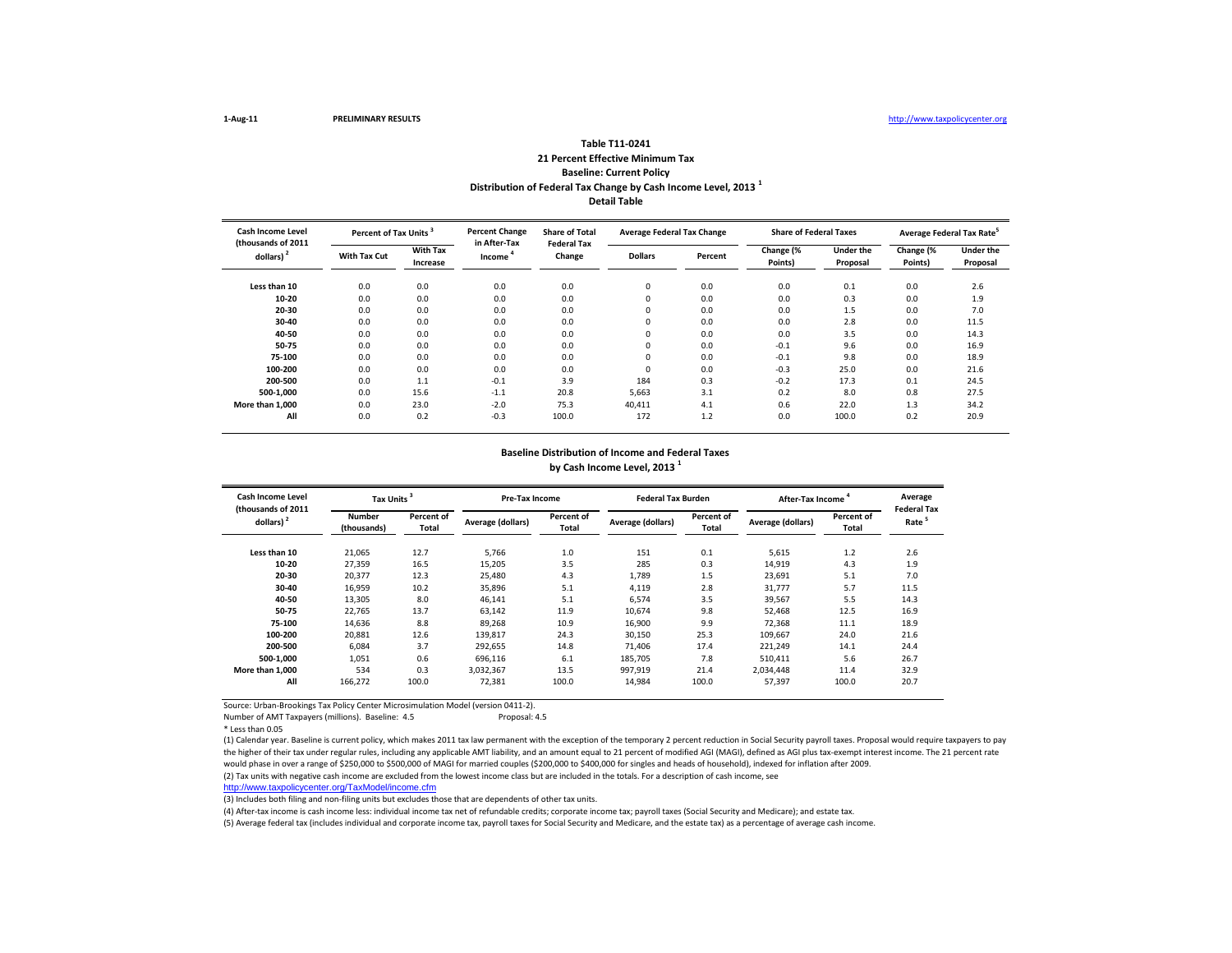# **Distribution of Federal Tax Change by Cash Income Level, 2013 <sup>1</sup> Detail Table - Single Tax Units Table T11-0241 21 Percent Effective Minimum Tax Baseline: Current Policy**

| <b>Cash Income Level</b><br>(thousands of 2011 | Percent of Tax Units <sup>3</sup> |                             | <b>Percent Change</b><br>in After-Tax | <b>Share of Total</b><br><b>Federal Tax</b> | <b>Average Federal Tax Change</b> |         | <b>Share of Federal Taxes</b> |                              |                      | Average Federal Tax Rate     |
|------------------------------------------------|-----------------------------------|-----------------------------|---------------------------------------|---------------------------------------------|-----------------------------------|---------|-------------------------------|------------------------------|----------------------|------------------------------|
| dollars) <sup>2</sup>                          | <b>With Tax Cut</b>               | <b>With Tax</b><br>Increase | Income                                | Change                                      | <b>Dollars</b>                    | Percent | Change (%<br>Points)          | <b>Under the</b><br>Proposal | Change (%<br>Points) | <b>Under the</b><br>Proposal |
| Less than 10                                   | 0.0                               | 0.0                         | 0.0                                   | 0.0                                         | 0                                 | 0.0     | 0.0                           | 0.9                          | 0.0                  | 5.7                          |
| 10-20                                          | 0.0                               | 0.0                         | 0.0                                   | 0.0                                         | 0                                 | 0.0     | 0.0                           | 2.6                          | 0.0                  | 5.7                          |
| 20-30                                          | 0.0                               | 0.0                         | 0.0                                   | 0.0                                         | 0                                 | 0.0     | $-0.1$                        | 5.6                          | 0.0                  | 11.3                         |
| 30-40                                          | 0.0                               | 0.0                         | 0.0                                   | 0.0                                         | 0                                 | 0.0     | $-0.1$                        | 7.7                          | 0.0                  | 14.7                         |
| 40-50                                          | 0.0                               | 0.0                         | 0.0                                   | 0.0                                         | 0                                 | 0.0     | $-0.1$                        | 8.2                          | 0.0                  | 18.7                         |
| 50-75                                          | 0.0                               | 0.0                         | 0.0                                   | 0.0                                         | 0                                 | 0.0     | $-0.2$                        | 18.0                         | 0.0                  | 20.9                         |
| 75-100                                         | 0.0                               | 0.0                         | 0.0                                   | 0.0                                         | 0                                 | 0.0     | $-0.1$                        | 11.8                         | 0.0                  | 23.5                         |
| 100-200                                        | 0.0                               | 0.0                         | 0.0                                   | 0.0                                         | 0                                 | 0.0     | $-0.2$                        | 17.7                         | 0.0                  | 24.3                         |
| 200-500                                        | 0.0                               | 4.7                         | $-0.4$                                | 9.5                                         | 811                               | 1.1     | 0.0                           | 9.8                          | 0.3                  | 25.9                         |
| 500-1.000                                      | 0.0                               | 30.4                        | $-2.7$                                | 25.9                                        | 13,384                            | 6.6     | 0.2                           | 4.5                          | 1.9                  | 30.9                         |
| More than 1,000                                | 0.0                               | 34.3                        | $-3.2$                                | 64.6                                        | 59,462                            | 5.6     | 0.6                           | 13.2                         | 2.0                  | 38.3                         |
| All                                            | 0.0                               | 0.1                         | $-0.3$                                | 100.0                                       | 84                                | 1.1     | 0.0                           | 100.0                        | 0.2                  | 20.0                         |

## **Baseline Distribution of Income and Federal Taxes by Cash Income Level, 2013 <sup>1</sup>**

| <b>Cash Income Level</b><br>(thousands of 2011 | Tax Units <sup>3</sup>       |                            | Pre-Tax Income       |                     | <b>Federal Tax Burden</b> |                     | After-Tax Income     | Average<br><b>Federal Tax</b> |                   |
|------------------------------------------------|------------------------------|----------------------------|----------------------|---------------------|---------------------------|---------------------|----------------------|-------------------------------|-------------------|
| dollars) $2$                                   | <b>Number</b><br>(thousands) | Percent of<br><b>Total</b> | Average<br>(dollars) | Percent of<br>Total | Average<br>(dollars)      | Percent of<br>Total | Average<br>(dollars) | Percent of<br>Total           | Rate <sup>5</sup> |
| Less than 10                                   | 16,722                       | 20.7                       | 5,678                | 3.0                 | 326                       | 0.9                 | 5,352                | 3.5                           | 5.7               |
| 10-20                                          | 19,121                       | 23.7                       | 15,084               | 9.2                 | 854                       | 2.6                 | 14,229               | 10.8                          | 5.7               |
| 20-30                                          | 12,334                       | 15.3                       | 25.339               | 9.9                 | 2.857                     | 5.7                 | 22.482               | 11.0                          | 11.3              |
| 30-40                                          | 9,158                        | 11.4                       | 35,802               | 10.4                | 5.261                     | 7.7                 | 30,541               | 11.1                          | 14.7              |
| 40-50                                          | 5.981                        | 7.4                        | 45.980               | 8.7                 | 8.582                     | 8.2                 | 37.398               | 8.9                           | 18.7              |
| 50-75                                          | 8,668                        | 10.8                       | 62,437               | 17.2                | 13,077                    | 18.2                | 49,360               | 16.9                          | 20.9              |
| 75-100                                         | 3,570                        | 4.4                        | 88.424               | 10.0                | 20.740                    | 11.9                | 67.684               | 9.6                           | 23.5              |
| 100-200                                        | 3,358                        | 4.2                        | 136,678              | 14.6                | 33,240                    | 17.9                | 103,438              | 13.8                          | 24.3              |
| 200-500                                        | 794                          | 1.0                        | 298.894              | 7.5                 | 76.630                    | 9.8                 | 222,264              | 7.0                           | 25.6              |
| 500-1.000                                      | 131                          | 0.2                        | 696,170              | 2.9                 | 201,558                   | 4.3                 | 494,612              | 2.6                           | 29.0              |
| More than 1.000                                | 74                           | 0.1                        | 2,952,272            | 6.9                 | 1,071,091                 | 12.7                | 1,881,181            | 5.5                           | 36.3              |
| All                                            | 80,622                       | 100.0                      | 39,043               | 100.0               | 7,723                     | 100.0               | 31,320               | 100.0                         | 19.8              |

Source: Urban-Brookings Tax Policy Center Microsimulation Model (version 0411-2).

\* Less than 0.05

(1) Calendar year. Baseline is current policy, which makes 2011 tax law permanent with the exception of the temporary 2 percent reduction in Social Security payroll taxes. Proposal would require taxpayers to pay the higher of their tax under regular rules, including any applicable AMT liability, and an amount equal to 21 percent of modified AGI (MAGI), defined as AGI plus tax-exempt interest income. The 21 percent rate would phase in over a range of \$250,000 to \$500,000 of MAGI for married couples (\$200,000 to \$400,000 for singles and heads of household), indexed for inflation after 2009. (2) Tax units with negative cash income are excluded from the lowest income class but are included in the totals. For a description of cash income, see

[http://www.taxpolicycente](http://www.taxpolicycenter.org/TaxModel/income.cfm)r.org/TaxModel/income.cfm

(3) Includes both filing and non-filing units but excludes those that are dependents of other tax units.

(4) After-tax income is cash income less: individual income tax net of refundable credits; corporate income tax; payroll taxes (Social Security and Medicare); and estate tax.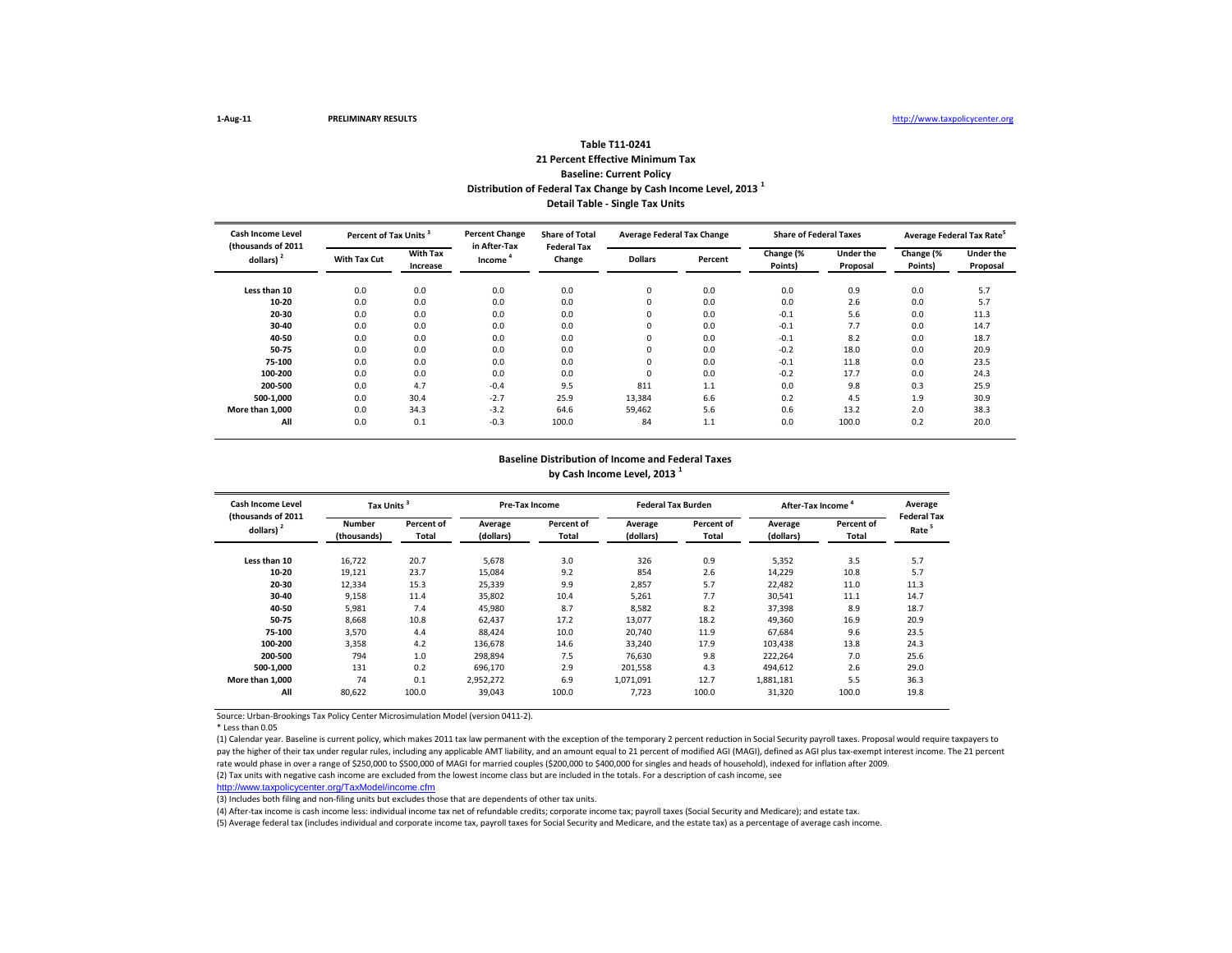# **Distribution of Federal Tax Change by Cash Income Level, 2013 <sup>1</sup> Detail Table - Married Tax Units Filing Jointly Table T11-0241 21 Percent Effective Minimum Tax Baseline: Current Policy**

| <b>Cash Income Level</b>           | Percent of Tax Units <sup>3</sup>                            |      | <b>Percent Change</b><br>in After-Tax | <b>Share of Total</b><br><b>Federal Tax</b><br>Change | <b>Average Federal Tax Change</b> |                      | <b>Share of Federal Taxes</b> |                      | Average Federal Tax Rate <sup>5</sup> |        |
|------------------------------------|--------------------------------------------------------------|------|---------------------------------------|-------------------------------------------------------|-----------------------------------|----------------------|-------------------------------|----------------------|---------------------------------------|--------|
| (thousands of 2011<br>dollars) $2$ | <b>With Tax</b><br><b>With Tax Cut</b><br>Income<br>Increase |      | <b>Dollars</b>                        |                                                       | Percent                           | Change (%<br>Points) | <b>Under the</b><br>Proposal  | Change (%<br>Points) | <b>Under the</b><br>Proposal          |        |
| Less than 10                       | 0.0                                                          | 0.0  | 0.0                                   | 0.0                                                   | 0                                 | 0.0                  | 0.0                           | 0.0                  | 0.0                                   | $-1.1$ |
| 10-20                              | 0.0                                                          | 0.0  | 0.0                                   | 0.0                                                   | 0                                 | 0.0                  | 0.0                           | $-0.1$               | 0.0                                   | $-2.3$ |
| 20-30                              | 0.0                                                          | 0.0  | 0.0                                   | 0.0                                                   | 0                                 | 0.0                  | 0.0                           | 0.0                  | 0.0                                   | 0.9    |
| 30-40                              | 0.0                                                          | 0.0  | 0.0                                   | 0.0                                                   | 0                                 | 0.0                  | 0.0                           | 0.5                  | 0.0                                   | 6.1    |
| 40-50                              | 0.0                                                          | 0.0  | 0.0                                   | 0.0                                                   | 0                                 | 0.0                  | 0.0                           | 1.1                  | 0.0                                   | 8.7    |
| 50-75                              | 0.0                                                          | 0.0  | 0.0                                   | 0.0                                                   | 0                                 | 0.0                  | $-0.1$                        | 5.2                  | 0.0                                   | 13.5   |
| 75-100                             | 0.0                                                          | 0.0  | 0.0                                   | 0.0                                                   | 0                                 | 0.0                  | $-0.1$                        | 8.4                  | 0.0                                   | 17.0   |
| 100-200                            | 0.0                                                          | 0.0  | 0.0                                   | 0.0                                                   | 0                                 | 0.0                  | $-0.3$                        | 28.3                 | 0.0                                   | 20.9   |
| 200-500                            | 0.0                                                          | 0.4  | 0.0                                   | 1.4                                                   | 54                                | 0.1                  | $-0.2$                        | 21.0                 | 0.0                                   | 24.2   |
| 500-1.000                          | 0.0                                                          | 13.4 | $-0.9$                                | 19.8                                                  | 4.472                             | 2.4                  | 0.1                           | 9.7                  | 0.6                                   | 27.0   |
| More than 1.000                    | 0.0                                                          | 20.9 | $-1.8$                                | 78.9                                                  | 35,850                            | 3.7                  | 0.6                           | 25.7                 | 1.2                                   | 33.5   |
| All                                | 0.0                                                          | 0.4  | $-0.3$                                | 100.0                                                 | 346                               | 1.2                  | 0.0                           | 100.0                | 0.3                                   | 22.3   |

## **Baseline Distribution of Income and Federal Taxes by Cash Income Level, 2013 <sup>1</sup>**

| Cash Income Level<br>(thousands of 2011 | Tax Units                    |                     | <b>Pre-Tax Income</b> |                     |                      | <b>Federal Tax Burden</b> | After-Tax Income     | Average<br><b>Federal Tax</b> |                   |
|-----------------------------------------|------------------------------|---------------------|-----------------------|---------------------|----------------------|---------------------------|----------------------|-------------------------------|-------------------|
| dollars) <sup>2</sup>                   | <b>Number</b><br>(thousands) | Percent of<br>Total | Average<br>(dollars)  | Percent of<br>Total | Average<br>(dollars) | Percent of<br>Total       | Average<br>(dollars) | Percent of<br>Total           | Rate <sup>5</sup> |
| Less than 10                            | 1,291                        | 2.2                 | 5,093                 | 0.1                 | $-56$                | 0.0                       | 5,150                | 0.1                           | $-1.1$            |
| 10-20                                   | 2,559                        | 4.4                 | 15,850                | 0.5                 | $-367$               | $-0.1$                    | 16,217               | 0.7                           | $-2.3$            |
| 20-30                                   | 2,875                        | 5.0                 | 25,634                | 1.0                 | 242                  | 0.0                       | 25,392               | 1.2                           | 0.9               |
| 30-40                                   | 3.624                        | 6.3                 | 36.207                | 1.7                 | 2,224                | 0.5                       | 33,982               | 2.1                           | 6.1               |
| 40-50                                   | 4.468                        | 7.7                 | 46.489                | 2.7                 | 4.029                | 1.1                       | 42.461               | 3.2                           | 8.7               |
| 50-75                                   | 10,281                       | 17.8                | 63,998                | 8.6                 | 8,609                | 5.2                       | 55,389               | 9.5                           | 13.5              |
| 75-100                                  | 9,429                        | 16.3                | 89,794                | 11.0                | 15,305               | 8.5                       | 74,489               | 11.7                          | 17.0              |
| 100-200                                 | 16.457                       | 28.5                | 140.888               | 30.2                | 29.464               | 28.7                      | 111.424              | 30.6                          | 20.9              |
| 200-500                                 | 5,091                        | 8.8                 | 291,809               | 19.4                | 70,527               | 21.2                      | 221,282              | 18.8                          | 24.2              |
| 500-1.000                               | 885                          | 1.5                 | 696,396               | 8.0                 | 183,268              | 9.6                       | 513,128              | 7.6                           | 26.3              |
| More than 1.000                         | 440                          | 0.8                 | 2,988,320             | 17.1                | 964,061              | 25.1                      | 2,024,260            | 14.9                          | 32.3              |
| All                                     | 57.802                       | 100.0               | 132.789               | 100.0               | 29,259               | 100.0                     | 103,530              | 100.0                         | 22.0              |

Source: Urban-Brookings Tax Policy Center Microsimulation Model (version 0411-2).

\* Less than 0.05

(1) Calendar year. Baseline is current policy, which makes 2011 tax law permanent with the exception of the temporary 2 percent reduction in Social Security payroll taxes. Proposal would require taxpayers to pay the higher of their tax under regular rules, including any applicable AMT liability, and an amount equal to 21 percent of modified AGI (MAGI), defined as AGI plus tax-exempt interest income. The 21 percent rate would phase in over a range of \$250,000 to \$500,000 of MAGI for married couples (\$200,000 to \$400,000 for singles and heads of household), indexed for inflation after 2009. (2) Tax units with negative cash income are excluded from the lowest income class but are included in the totals. For a description of cash income, see

[http://www.taxpolicycente](http://www.taxpolicycenter.org/TaxModel/income.cfm)r.org/TaxModel/income.cfm

(3) Includes both filing and non-filing units but excludes those that are dependents of other tax units.

(4) After-tax income is cash income less: individual income tax net of refundable credits; corporate income tax; payroll taxes (Social Security and Medicare); and estate tax.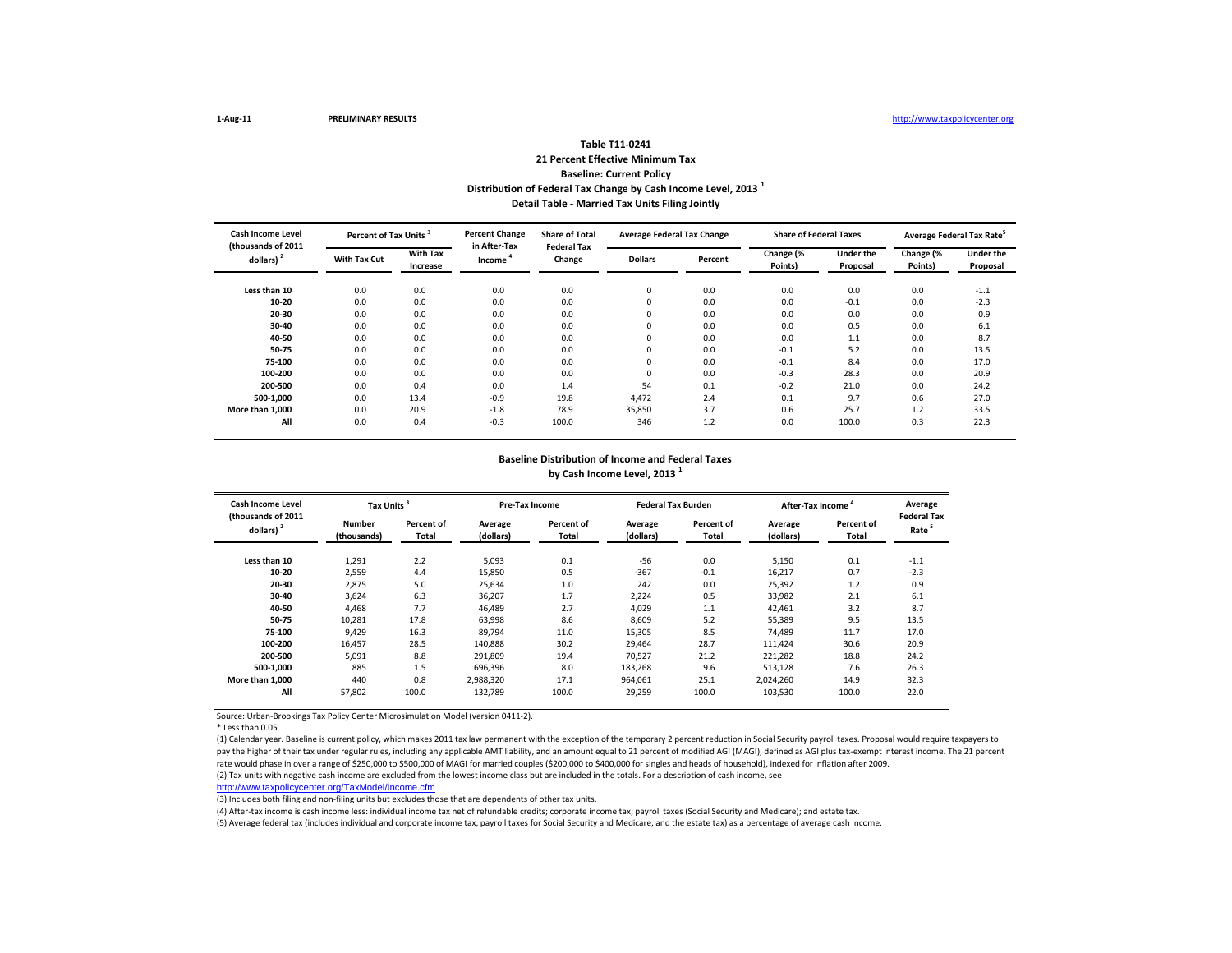# **Distribution of Federal Tax Change by Cash Income Level, 2013 <sup>1</sup> Detail Table - Head of Household Tax Units Table T11-0241 21 Percent Effective Minimum Tax Baseline: Current Policy**

| <b>Cash Income Level</b><br>(thousands of 2011 | Percent of Tax Units <sup>3</sup> |                             | <b>Percent Change</b><br>in After-Tax | <b>Share of Total</b><br><b>Federal Tax</b> | <b>Average Federal Tax Change</b> |         | <b>Share of Federal Taxes</b> |                              |                      | Average Federal Tax Rate <sup>5</sup> |
|------------------------------------------------|-----------------------------------|-----------------------------|---------------------------------------|---------------------------------------------|-----------------------------------|---------|-------------------------------|------------------------------|----------------------|---------------------------------------|
| dollars)                                       | With Tax Cut                      | <b>With Tax</b><br>Increase | Income                                | Change                                      | <b>Dollars</b>                    | Percent | Change (%<br>Points)          | <b>Under the</b><br>Proposal | Change (%<br>Points) | <b>Under the</b><br>Proposal          |
| Less than 10                                   | 0.0                               | 0.0                         | 0.0                                   | 0.0                                         | 0                                 | 0.0     | 0.0                           | $-1.8$                       | 0.0                  | $-11.9$                               |
| 10-20                                          | 0.0                               | 0.0                         | 0.0                                   | 0.0                                         | 0                                 | 0.0     | 0.0                           | $-6.5$                       | 0.0                  | $-9.9$                                |
| 20-30                                          | 0.0                               | 0.0                         | 0.0                                   | 0.0                                         | 0                                 | 0.0     | 0.0                           | $-0.6$                       | 0.0                  | $-0.6$                                |
| 30-40                                          | 0.0                               | 0.0                         | 0.0                                   | 0.0                                         | 0                                 | 0.0     | 0.0                           | 8.5                          | 0.0                  | 8.0                                   |
| 40-50                                          | 0.0                               | 0.0                         | 0.0                                   | 0.0                                         | 0                                 | 0.0     | $-0.1$                        | 12.0                         | 0.0                  | 13.1                                  |
| 50-75                                          | 0.0                               | 0.0                         | 0.0                                   | 0.0                                         | 0                                 | 0.0     | $-0.1$                        | 27.5                         | 0.0                  | 16.8                                  |
| 75-100                                         | 0.0                               | 0.0                         | 0.0                                   | 0.0                                         | 0                                 | 0.0     | $-0.1$                        | 18.6                         | 0.0                  | 19.7                                  |
| 100-200                                        | 0.0                               | 0.0                         | 0.0                                   | 0.0                                         | 0                                 | 0.0     | $-0.1$                        | 21.8                         | 0.0                  | 23.0                                  |
| 200-500                                        | 0.0                               | 1.3                         | $-0.1$                                | 6.8                                         | 261                               | 0.4     | 0.0                           | 8.4                          | 0.1                  | 24.7                                  |
| 500-1.000                                      | 0.0                               | 14.3                        | $-1.2$                                | 24.3                                        | 5.873                             | 3.4     | 0.1                           | 3.4                          | 0.9                  | 26.8                                  |
| More than 1,000                                | 0.0                               | 23.0                        | $-1.9$                                | 68.9                                        | 36,571                            | 3.8     | 0.3                           | 8.6                          | 1.3                  | 35.0                                  |
| All                                            | 0.0                               | *                           | $-0.1$                                | 100.0                                       | 23                                | 0.5     | 0.0                           | 100.0                        | 0.1                  | 12.5                                  |

## **Baseline Distribution of Income and Federal Taxes by Cash Income Level, 2013 <sup>1</sup>**

| Cash Income Level<br>(thousands of 2011 | Tax Units <sup>3</sup>       |                     |                      | <b>Pre-Tax Income</b> |                      | <b>Federal Tax Burden</b> | After-Tax Income     | Average<br><b>Federal Tax</b> |                   |
|-----------------------------------------|------------------------------|---------------------|----------------------|-----------------------|----------------------|---------------------------|----------------------|-------------------------------|-------------------|
| dollars) $2$                            | <b>Number</b><br>(thousands) | Percent of<br>Total | Average<br>(dollars) | Percent of<br>Total   | Average<br>(dollars) | Percent of<br>Total       | Average<br>(dollars) | Percent of<br>Total           | Rate <sup>5</sup> |
| Less than 10                            | 2,911                        | 11.5                | 6,577                | 1.9                   | $-784$               | $-1.8$                    | 7.360                | 2.4                           | $-11.9$           |
| 10-20                                   | 5,398                        | 21.4                | 15,312               | 8.2                   | $-1,512$             | $-6.5$                    | 16,823               | 10.3                          | $-9.9$            |
| 20-30                                   | 4,846                        | 19.2                | 25,728               | 12.4                  | $-158$               | $-0.6$                    | 25,886               | 14.2                          | $-0.6$            |
| 30-40                                   | 3.748                        | 14.8                | 35.771               | 13.3                  | 2,875                | 8.6                       | 32.895               | 13.9                          | 8.0               |
| 40-50                                   | 2.505                        | 9.9                 | 45,998               | 11.4                  | 6.045                | 12.1                      | 39,953               | 11.3                          | 13.1              |
| 50-75                                   | 3,317                        | 13.1                | 62,381               | 20.5                  | 10,461               | 27.6                      | 51,920               | 19.5                          | 16.8              |
| 75-100                                  | 1,353                        | 5.4                 | 88,201               | 11.8                  | 17,327               | 18.7                      | 70,873               | 10.9                          | 19.7              |
| 100-200                                 | 905                          | 3.6                 | 132,511              | 11.9                  | 30,429               | 21.9                      | 102,082              | 10.4                          | 23.0              |
| 200-500                                 | 149                          | 0.6                 | 287,163              | 4.3                   | 70,604               | 8.4                       | 216,560              | 3.7                           | 24.6              |
| 500-1.000                               | 24                           | 0.1                 | 675,227              | 1.6                   | 175,368              | 3.3                       | 499,858              | 1.3                           | 26.0              |
| More than 1.000                         | 11                           | 0.0                 | 2.859.898            | 3.1                   | 965,301              | 8.3                       | 1,894,597            | 2.3                           | 33.8              |
| All                                     | 25,256                       | 100.0               | 39,986               | 100.0                 | 4,975                | 100.0                     | 35,011               | 100.0                         | 12.4              |

Source: Urban-Brookings Tax Policy Center Microsimulation Model (version 0411-2).

\* Less than 0.05

(1) Calendar year. Baseline is current policy, which makes 2011 tax law permanent with the exception of the temporary 2 percent reduction in Social Security payroll taxes. Proposal would require taxpayers to pay the higher of their tax under regular rules, including any applicable AMT liability, and an amount equal to 21 percent of modified AGI (MAGI), defined as AGI plus tax-exempt interest income. The 21 percent rate would phase in over a range of \$250,000 to \$500,000 of MAGI for married couples (\$200,000 to \$400,000 for singles and heads of household), indexed for inflation after 2009. (2) Tax units with negative cash income are excluded from the lowest income class but are included in the totals. For a description of cash income, see

[http://www.taxpolicycente](http://www.taxpolicycenter.org/TaxModel/income.cfm)r.org/TaxModel/income.cfm

(3) Includes both filing and non-filing units but excludes those that are dependents of other tax units.

(4) After-tax income is cash income less: individual income tax net of refundable credits; corporate income tax; payroll taxes (Social Security and Medicare); and estate tax.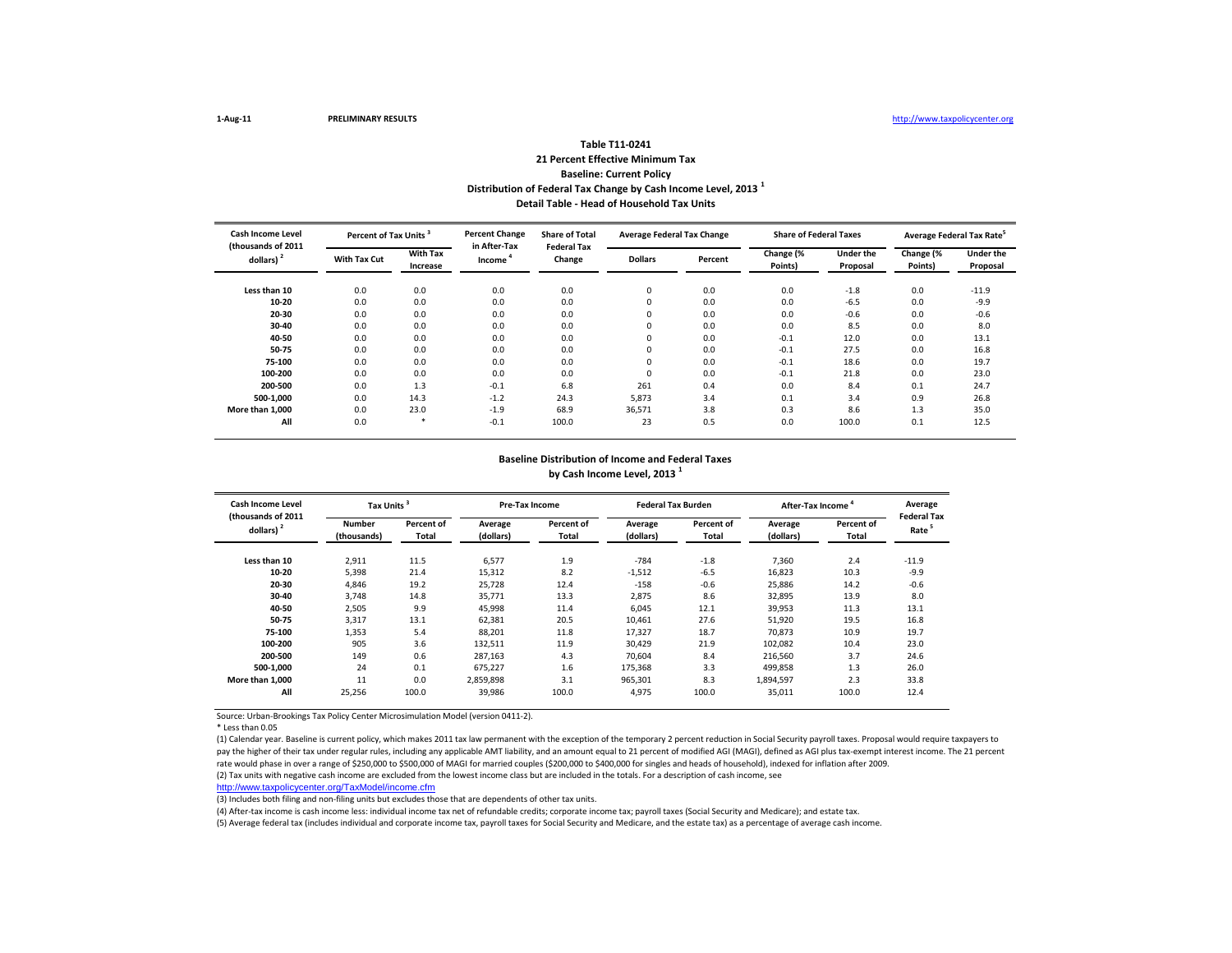## **Distribution of Federal Tax Change by Cash Income Level, 2013 <sup>1</sup> Detail Table - Tax Units with Children Table T11-0241 21 Percent Effective Minimum Tax Baseline: Current Policy**

| <b>Cash Income Level</b>                    | Percent of Tax Units <sup>3</sup> |                             | <b>Percent Change</b><br>in After-Tax | <b>Share of Total</b><br><b>Federal Tax</b> | <b>Average Federal Tax Change</b> |         | <b>Share of Federal Taxes</b> |                              | Average Federal Tax Rate <sup>3</sup> |                              |
|---------------------------------------------|-----------------------------------|-----------------------------|---------------------------------------|---------------------------------------------|-----------------------------------|---------|-------------------------------|------------------------------|---------------------------------------|------------------------------|
| (thousands of 2011<br>dollars) <sup>2</sup> | <b>With Tax Cut</b>               | <b>With Tax</b><br>Increase | Income <sup>4</sup>                   | Change                                      | <b>Dollars</b>                    | Percent | Change (%<br>Points)          | <b>Under the</b><br>Proposal | Change (%<br>Points)                  | <b>Under the</b><br>Proposal |
| Less than 10                                | 0.0                               | 0.0                         | 0.0                                   | 0.0                                         | 0                                 | 0.0     | 0.0                           | $-0.4$                       | 0.0                                   | $-17.5$                      |
| 10-20                                       | 0.0                               | 0.0                         | 0.0                                   | 0.0                                         | 0                                 | 0.0     | 0.0                           | $-1.5$                       | 0.0                                   | $-15.6$                      |
| 20-30                                       | 0.0                               | 0.0                         | 0.0                                   | 0.0                                         | 0                                 | 0.0     | 0.0                           | $-0.6$                       | 0.0                                   | $-4.2$                       |
| 30-40                                       | 0.0                               | 0.0                         | 0.0                                   | 0.0                                         | 0                                 | 0.0     | 0.0                           | 1.0                          | 0.0                                   | 5.7                          |
| 40-50                                       | 0.0                               | 0.0                         | 0.0                                   | 0.0                                         | 0                                 | 0.0     | 0.0                           | 2.1                          | 0.0                                   | 10.9                         |
| 50-75                                       | 0.0                               | 0.0                         | 0.0                                   | 0.0                                         | 0                                 | 0.0     | $-0.1$                        | 7.6                          | 0.0                                   | 15.3                         |
| 75-100                                      | 0.0                               | 0.0                         | 0.0                                   | 0.0                                         | 0                                 | 0.0     | $-0.1$                        | 10.0                         | 0.0                                   | 17.9                         |
| 100-200                                     | 0.0                               | 0.0                         | 0.0                                   | 0.0                                         | 0                                 | 0.0     | $-0.2$                        | 29.2                         | 0.0                                   | 21.2                         |
| 200-500                                     | 0.0                               | 0.3                         | 0.0                                   | 1.7                                         | 42                                | 0.1     | $-0.1$                        | 21.0                         | 0.0                                   | 24.8                         |
| 500-1,000                                   | 0.0                               | 8.9                         | $-0.6$                                | 18.1                                        | 2,802                             | 1.5     | 0.1                           | 9.3                          | 0.4                                   | 28.1                         |
| More than 1.000                             | 0.0                               | 15.2                        | $-1.4$                                | 80.2                                        | 27,077                            | 2.8     | 0.4                           | 22.1                         | 0.9                                   | 34.2                         |
| All                                         | 0.0                               | 0.2                         | $-0.2$                                | 100.0                                       | 141                               | 0.8     | 0.0                           | 100.0                        | 0.2                                   | 20.5                         |

#### **Baseline Distribution of Income and Federal Taxes by Cash Income Level, 2013 <sup>1</sup>**

| <b>Cash Income Level</b><br>(thousands of 2011 | Tax Units <sup>3</sup>       |                     | <b>Pre-Tax Income</b> |                     | <b>Federal Tax Burden</b> |                     | After-Tax Income <sup>4</sup> |                     | Average<br><b>Federal Tax</b> |
|------------------------------------------------|------------------------------|---------------------|-----------------------|---------------------|---------------------------|---------------------|-------------------------------|---------------------|-------------------------------|
| dollars)                                       | <b>Number</b><br>(thousands) | Percent of<br>Total | Average (dollars)     | Percent of<br>Total | Average (dollars)         | Percent of<br>Total | Average (dollars)             | Percent of<br>Total | Rate <sup>5</sup>             |
| Less than 10                                   | 3,361                        | 6.8                 | 5,988                 | 0.4                 | $-1,046$                  | $-0.4$              | 7,034                         | 0.7                 | $-17.5$                       |
| 10-20                                          | 5,658                        | 11.5                | 15,525                | 1.9                 | $-2,415$                  | $-1.5$              | 17,941                        | 2.8                 | $-15.6$                       |
| 20-30                                          | 5.534                        | 11.2                | 25.702                | 3.1                 | $-1,078$                  | $-0.6$              | 26,780                        | 4.1                 | $-4.2$                        |
| 30-40                                          | 4.844                        | 9.8                 | 35,836                | 3.8                 | 2,028                     | 1.1                 | 33,808                        | 4.5                 | 5.7                           |
| 40-50                                          | 3,945                        | 8.0                 | 46,072                | 4.0                 | 5,002                     | 2.1                 | 41,070                        | 4.4                 | 10.9                          |
| 50-75                                          | 7.372                        | 14.9                | 63,539                | 10.2                | 9,701                     | 7.7                 | 53,838                        | 10.8                | 15.3                          |
| 75-100                                         | 5,840                        | 11.8                | 89,617                | 11.4                | 16,073                    | 10.1                | 73,544                        | 11.7                | 17.9                          |
| 100-200                                        | 9,226                        | 18.7                | 140,522               | 28.2                | 29,725                    | 29.4                | 110,797                       | 27.9                | 21.2                          |
| 200-500                                        | 2.749                        | 5.6                 | 290,144               | 17.4                | 71,962                    | 21.2                | 218,182                       | 16.4                | 24.8                          |
| 500-1.000                                      | 450                          | 0.9                 | 695,662               | 6.8                 | 192,521                   | 9.3                 | 503,141                       | 6.2                 | 27.7                          |
| More than 1.000                                | 206                          | 0.4                 | 2,943,211             | 13.2                | 980,000                   | 21.7                | 1,963,211                     | 11.1                | 33.3                          |
| All                                            | 49,418                       | 100.0               | 93,026                | 100.0               | 18,899                    | 100.0               | 74,127                        | 100.0               | 20.3                          |

Source: Urban-Brookings Tax Policy Center Microsimulation Model (version 0411-2).

\* Less than 0.05

Note: Tax units with children are those claiming an exemption for children at home or away from home.

(1) Calendar year. Baseline is current policy, which makes 2011 tax law permanent with the exception of the temporary 2 percent reduction in Social Security payroll taxes. Proposal would require taxpayers to pay the higher of their tax under regular rules, including any applicable AMT liability, and an amount equal to 21 percent of modified AGI (MAGI), defined as AGI plus tax-exempt interest income. The 21 percent rate would phase in over a range of \$250,000 to \$500,000 of MAGI for married couples (\$200,000 to \$400,000 for singles and heads of household), indexed for inflation after 2009. (2) Tax units with negative cash income are excluded from the lowest income class but are included in the totals. For a description of cash income, see

[http://www.taxpolicycente](http://www.taxpolicycenter.org/TaxModel/income.cfm)r.org/TaxModel/income.cfm

(3) Includes both filing and non-filing units but excludes those that are dependents of other tax units.

(4) After-tax income is cash income less: individual income tax net of refundable credits; corporate income tax; payroll taxes (Social Security and Medicare); and estate tax.